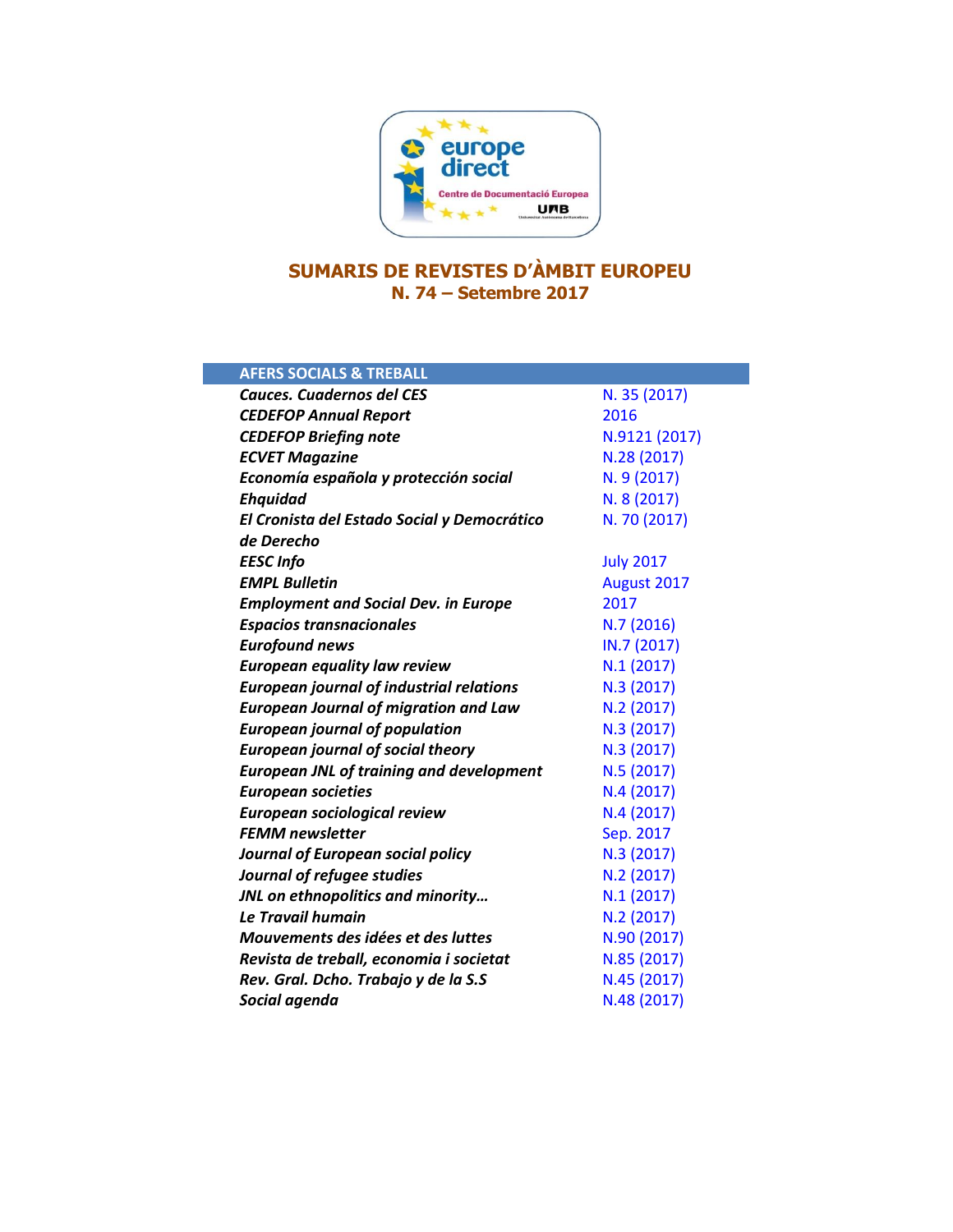| <b>AGRICULTURA &amp; DESENVOLUPAMENT RURAL</b>     |              |
|----------------------------------------------------|--------------|
| Agri news                                          | N.12 (2017)  |
| <b>Boletín electrónico REDR</b>                    | 11.8.2017    |
| Desarrollo rural y sostenible                      | N.33 (2017)  |
| DO de la O.C. de Variedades Vegetales              | N.4(2017)    |
| <b>EFSA</b> journal                                | N.9 (2017)   |
| <b>EU</b> rural review                             | N.24 (2017)  |
| <b>EuroChoices</b>                                 | N.2(2017)    |
| Europa azul                                        | Sept. (2017) |
| <b>European Maritime Affairs and Fisheries</b>     | N.75 (2017)  |
| online magazine                                    |              |
| <b>European review of agricultural economics</b>   | N.4(2017)    |
| Journal of central European agriculture            | N.2(2017)    |
| <b>Maritime Affairs and Fisheries Newsletter</b>   | (19.6.2017)  |
| <b>OECD Food, Agriculture and Fisheries Papers</b> | N.106 (2017) |
| The trawler: newsletter of the PECH                | August 2017  |
| Vida rural                                         | N.433 (2017) |

| AJUDA HUMANITÀRIA & COOPERACIÓ AL DESENVOLUPAMENT |                   |
|---------------------------------------------------|-------------------|
| <b>Cooperation and conflict</b>                   | N.3 (2017)        |
| <b>Development and change</b>                     | Iss.5 (2017)      |
| Development policy review                         | N.5 (2017)        |
| <b>European Asylum Support Office-Trends</b>      | <b>July 2017</b>  |
| <b>European JNL of international relations</b>    | N.3 (2017)        |
| Finanzas y desarrollo                             | <b>Junio 2017</b> |
| <b>Humanity</b>                                   | N.2 (2017)        |
| Journal of development economics                  | V.129(2017)       |
| Journal of international development              | N.6 (2017)        |
| Mondes en développement                           | N.178 (2017)      |
| <b>Nómadas</b>                                    | N.esp. (2017)     |
| <b>OECD Development Co-operation WP</b>           | N.36 (2017)       |
| <b>Oxford development studies</b>                 | N.3 (2017)        |
| <b>Review of development economics</b>            | N.3 (2017)        |
| Revista española de desarrollo y                  | N.40 (2017)       |
| cooperación                                       |                   |
| Revue int. des études du développment             | N.230 (2017)      |
| The European JNL of development research          | N.4 (2017)        |
| The Journal of development studies                | N.9 (2017)        |
| <b>WorlddDevelopment</b>                          | V.101(2018)       |
|                                                   |                   |
| <b>CIÈNCIA &amp; TECNOLOGIA</b>                   |                   |
| <b>EDPS annual activity report</b>                | 2016              |
| <b>EDPS</b> newsletter                            | N.52 (2017)       |
| <b>ENISA annual Report</b>                        | 2016              |
| <b>ESA bulletin</b>                               | N.169 (2017)      |
| <b>European Journal of Law and Technology</b>     | V. 8, N. 1 (2017) |
| <b>European Researcher</b>                        | <b>June 2017</b>  |
| <b>Horizon magazine</b>                           | Sept. 2017        |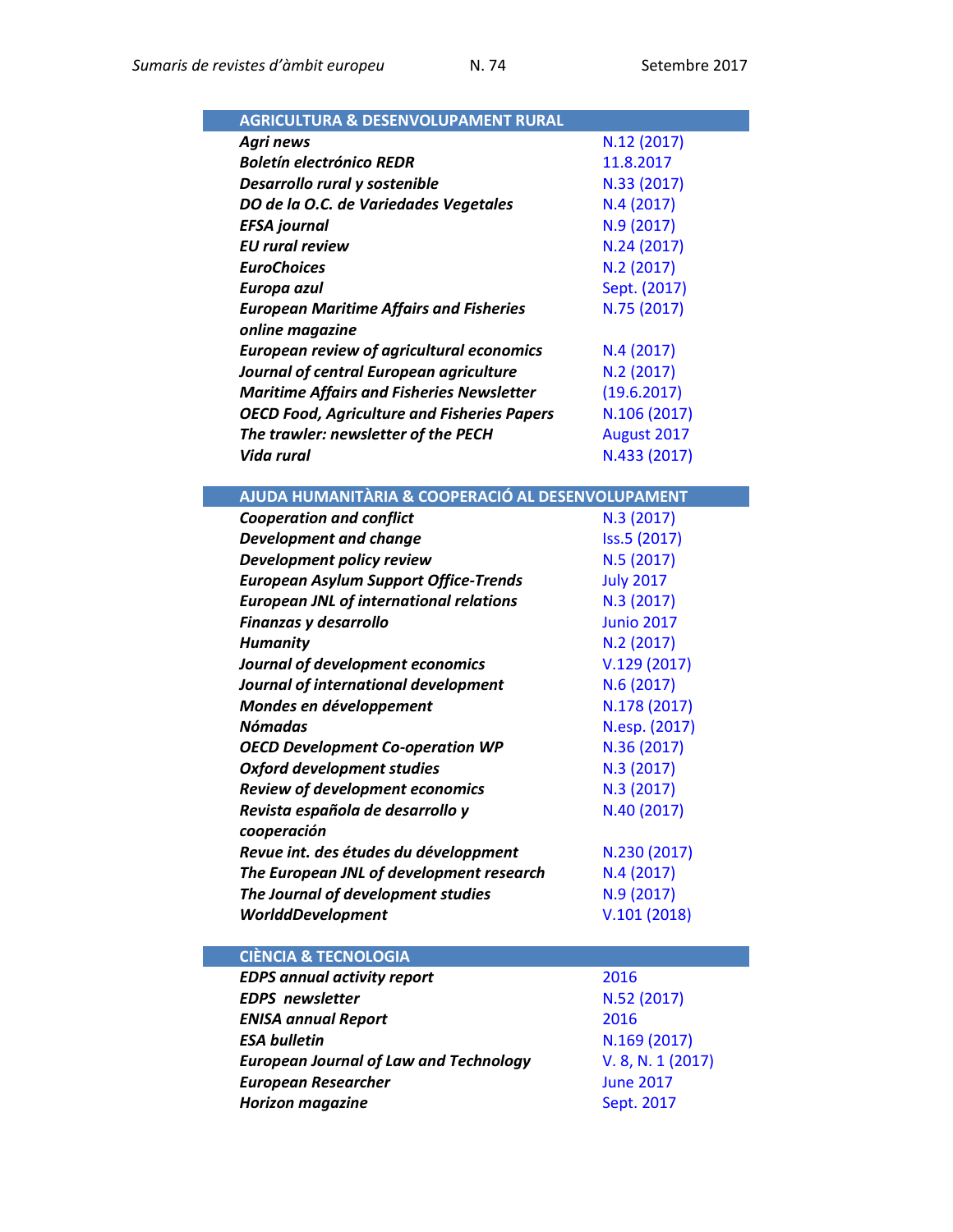| <b>JRC Newsletter</b>                            | Aug. 2017         |
|--------------------------------------------------|-------------------|
| <b>OJEuropean Patent Office</b>                  | N.8 (2017)        |
| Research*eu results magazine                     | N.65 (2017)       |
|                                                  |                   |
| <b>ECONOMIA</b>                                  |                   |
| Alternativas económicas                          | N.50 (2017)       |
| <b>Atlantic review of economics</b>              | N.1(2017)         |
| <b>BCE proyecciones macroeconómicas</b>          | Sept. 2017        |
| <b>Boletín económico del BCE</b>                 | N.5 (2017)        |
| <b>Bulletin de l'Observatoire des politiques</b> | N.36 (2017)       |
| économiques en Europe                            |                   |
| Committee on budgets newsletter                  | 14.9.2017         |
| <b>CompNet news</b>                              | N.21 (2017)       |
| Cuadernos de información económica               | N.259 (2017)      |
| <b>Eastern European Economics</b>                | N.5 (2017)        |
| <b>EC Tax review</b>                             | N.4(2017)         |
| <b>ECB occasional paper</b>                      | N.196 (2017)      |
| <b>ECB research bulletin</b>                     | N.38 (2017)       |
| <b>ECB statistics paper series</b>               | N.24 (2017)       |
| ECB WP                                           | N.2101 (2017)     |
| <b>ECFIN economic briefs</b>                     | N.30 (2017)       |
| <b>ECFIN e-news</b>                              | N.162 (2017)      |
| <b>ECON online</b>                               | <b>July 2017</b>  |
| Economía exterior                                | N.81 (2017)       |
| Économie politique                               | N.75 (2017)       |
| <b>EIB Annual Report</b>                         | 2016              |
| <b>EIB Report on Anti-Fraud Activities</b>       | 2016              |
| <b>EIB Working Papers</b>                        | N.3(2017)         |
| EIB's e-newsletter                               | <b>July 2017</b>  |
| <b>EU Candidate and Potential Candidate</b>      | 2nd. quarter 2017 |
| <b>Countries' Economic Quarterly</b>             |                   |
| <b>European business cycle indicators</b>        | 2nd. quarter 2017 |
| <b>European Court of Auditors. Journal</b>       | N.9 (2017)        |
| European economic review                         | V.100(2017)       |
| <b>European economy. Discussion papers</b>       | N.68 (2017)       |
| <b>European economy. Institutional Papers</b>    | N.59 (2017)       |
| <b>European journal of law and economics</b>     | N.1(2017)         |
| <b>European journal of political economy</b>     | V.49(2017)        |
| <b>Eurostat review on national accounts and</b>  | 1/2017            |
| macroeconomic indicators                         |                   |
| <b>Eurostatistics</b>                            | 9/2017            |
| Finanzas y desarrollo                            | N.3 (2017)        |
| Géoéconomie                                      | N.82 (2016)       |
| <b>Global Trade and Customs Journal</b>          | N.9 (2017)        |
| Harmonised indices monthly data                  | 18.9.2017         |
| <b>IMCO Newsletter</b>                           | N.83 (2017)       |
| <b>INTA newsletter</b>                           | N.78 (2017)       |
| <b>Intereconomics</b>                            | N.4 (2017)        |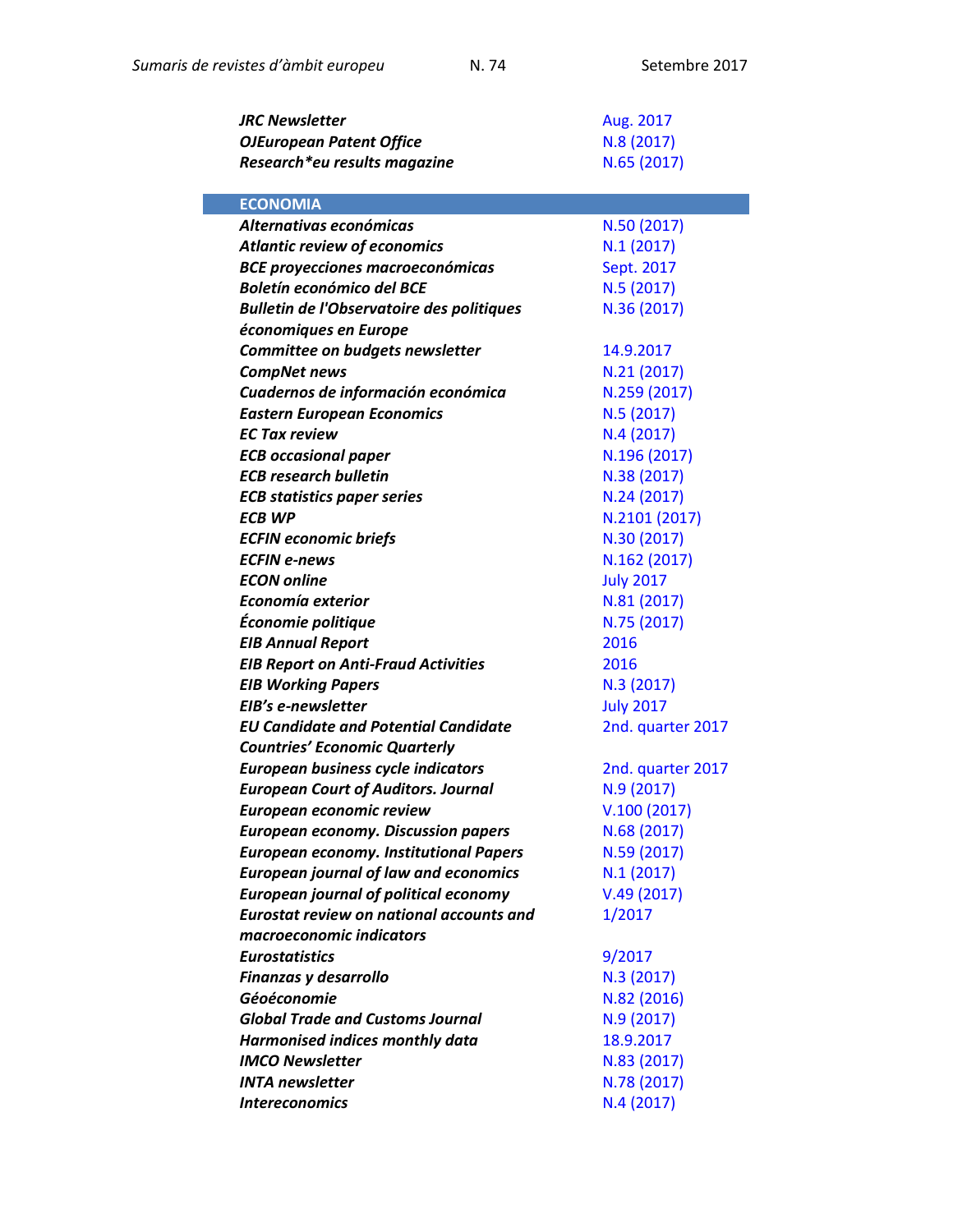| International tax and public finance<br><b>European Court of Auditors Reports</b><br>Journal of economic growth<br><b>Journal of world trade</b><br><b>Legal issues of economic integration</b><br><b>OECD Economics Department WP</b><br><b>OECD Taxation Working Papers</b><br><b>OECD Trade Policy Papers</b> | N.5(2017)<br>Inf. Espec. 12<br>N.3 (2017)<br>N.4(2017)<br>N.3 (2017)<br>N.1410 (2017)<br>N.32 (2017)<br>N.205 (2017) |
|------------------------------------------------------------------------------------------------------------------------------------------------------------------------------------------------------------------------------------------------------------------------------------------------------------------|----------------------------------------------------------------------------------------------------------------------|
| <b>Papers in political economy</b>                                                                                                                                                                                                                                                                               | N.72 (2017)                                                                                                          |
| Presupuesto y gasto público                                                                                                                                                                                                                                                                                      | N.87 (2017)                                                                                                          |
| Revue internationale de droit économique                                                                                                                                                                                                                                                                         | 2017/1                                                                                                               |
| <b>Taxation papers</b>                                                                                                                                                                                                                                                                                           | N.69 (2017)                                                                                                          |
| The European JNL of comparative economics                                                                                                                                                                                                                                                                        | N.1(2017)                                                                                                            |
| <b>EDUCACIÓ, CULTURA &amp; AUDIOVISUALS</b>                                                                                                                                                                                                                                                                      |                                                                                                                      |
| Archivos analíticos de políticas educativas                                                                                                                                                                                                                                                                      | N. 1 (2017)                                                                                                          |
| Área abierta                                                                                                                                                                                                                                                                                                     | N.2(2017)                                                                                                            |
| <b>CEDEFOP briefing notes</b>                                                                                                                                                                                                                                                                                    | N.9121 (2017)                                                                                                        |
| <b>CEDEFOP information series</b>                                                                                                                                                                                                                                                                                | N.4155 (2017)                                                                                                        |
| <b>CEDEFOP research papers</b>                                                                                                                                                                                                                                                                                   | N.60 (2017)                                                                                                          |
| <b>C-News: culturelink newsletter</b>                                                                                                                                                                                                                                                                            | N.116 (2017)                                                                                                         |
| <b>Education et sociétés</b>                                                                                                                                                                                                                                                                                     | N.39 (2017)                                                                                                          |
| Les Enjeux de l'information et de la                                                                                                                                                                                                                                                                             | 2015 (N.16/2)                                                                                                        |
| communication                                                                                                                                                                                                                                                                                                    |                                                                                                                      |
| Études de communication                                                                                                                                                                                                                                                                                          | 2017 (N.48)                                                                                                          |
| Études: revue de culture contemporaine                                                                                                                                                                                                                                                                           | 2017/7                                                                                                               |
| <b>European journal of communication</b>                                                                                                                                                                                                                                                                         | N.4(2017)                                                                                                            |
| <b>European journal of cultural studies</b>                                                                                                                                                                                                                                                                      | N.5(2017)                                                                                                            |
| <b>European journal of special needs education</b>                                                                                                                                                                                                                                                               | N.4(2017)                                                                                                            |
| <b>European JNL of training and development</b>                                                                                                                                                                                                                                                                  | N.6 (2017)                                                                                                           |
| eZine (ECF)                                                                                                                                                                                                                                                                                                      | Sep. 2017                                                                                                            |
| <b>Formation emploi</b>                                                                                                                                                                                                                                                                                          | N.138 (2017)                                                                                                         |
| <b>IRIS: Legal Observations of the European</b>                                                                                                                                                                                                                                                                  | 2017-7                                                                                                               |
| <b>Audiovisual Observatory</b>                                                                                                                                                                                                                                                                                   |                                                                                                                      |
| Pedagogía social: revista interuniversitaria                                                                                                                                                                                                                                                                     | N.30 (2017)                                                                                                          |
| Puntoycoma-boletín de los traductores                                                                                                                                                                                                                                                                            | N. 153 (2017)                                                                                                        |
| españoles                                                                                                                                                                                                                                                                                                        |                                                                                                                      |
| Revista de educación y derecho                                                                                                                                                                                                                                                                                   | N.15 (2017)                                                                                                          |
| <b>Savoirs</b>                                                                                                                                                                                                                                                                                                   | N.43 (2017)                                                                                                          |
| The European language gazette                                                                                                                                                                                                                                                                                    | N.37 (2017)                                                                                                          |
| The International JNL of management                                                                                                                                                                                                                                                                              | N.2 (2017)                                                                                                           |
| education                                                                                                                                                                                                                                                                                                        |                                                                                                                      |
| <b>Tuning journal for higher education</b>                                                                                                                                                                                                                                                                       | N.2 (2017)                                                                                                           |
|                                                                                                                                                                                                                                                                                                                  |                                                                                                                      |
| <b>EMPRESA</b>                                                                                                                                                                                                                                                                                                   |                                                                                                                      |
| <b>Alicante news</b>                                                                                                                                                                                                                                                                                             | <b>July 2017</b>                                                                                                     |
| <b>Competition merger brief</b>                                                                                                                                                                                                                                                                                  | Iss.2 (2017)                                                                                                         |
| e-Competitions e-Bulletin                                                                                                                                                                                                                                                                                        | Sep. 2017                                                                                                            |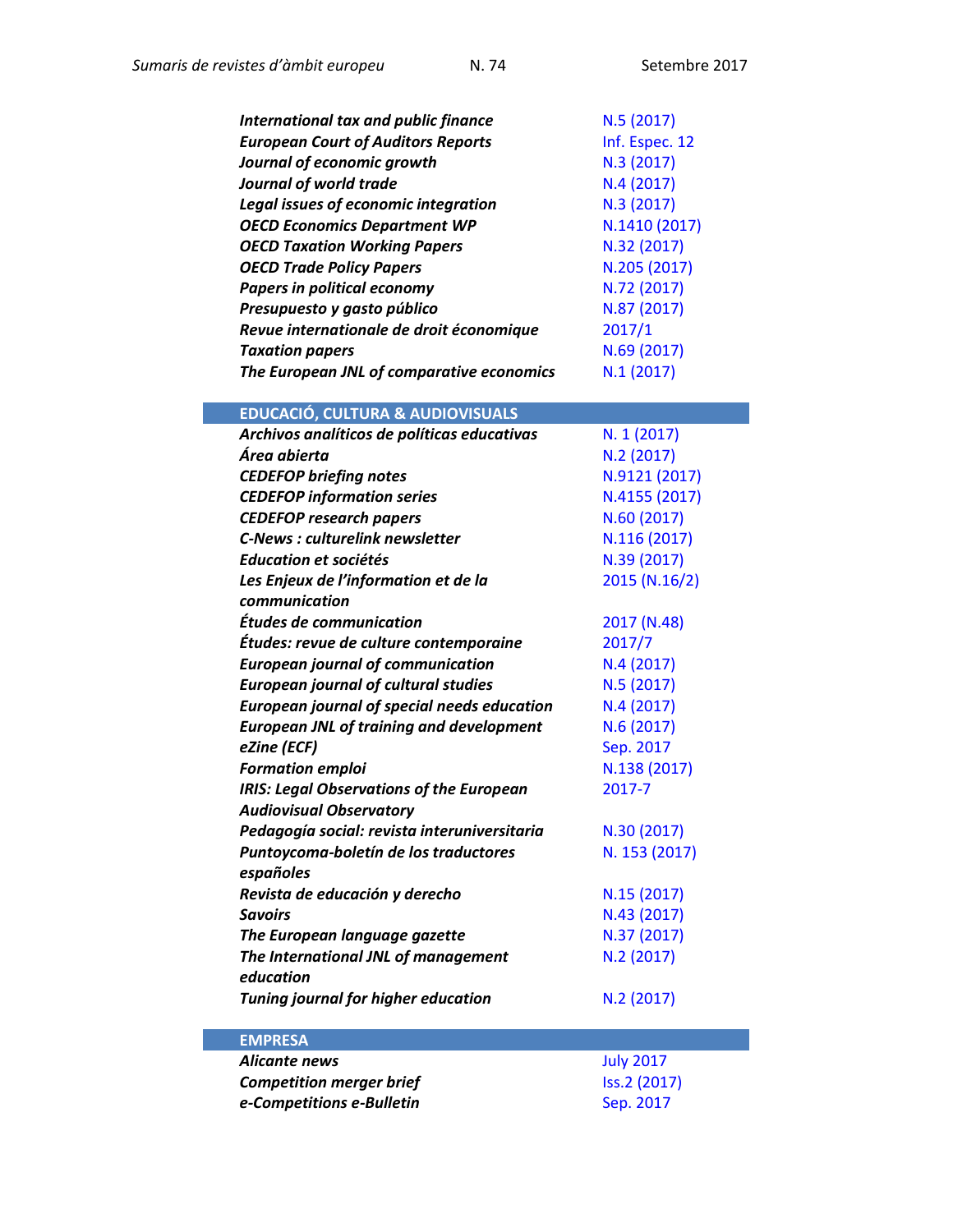| <b>European accounting review</b>     | N.3(2017)         |
|---------------------------------------|-------------------|
| European business cycle indicators    | 2nd. quarter 2017 |
| <b>European business law review</b>   | V.28/4(2017)      |
| <b>European business review</b>       | N.5(2017)         |
| <b>European company law</b>           | V.14/4(2017)      |
| <b>European competition journal</b>   | N.1(2017)         |
| <b>European journal of innovation</b> | N.3(2017)         |
| management                            |                   |
| European patent bulletin              | N.1737            |
| <b>European Patent Office OJ</b>      | N.8(2017)         |
| <b>ITRE Newsletter</b>                | Iss.9 (2017)      |
| Journal of antitrust enforcement      | N.2(2017)         |
| Les Enjeux de l'information et de la  | 2015 (N.16/2)     |
| communication                         |                   |
| M@n@gement                            | N.1(2017)         |
| <b>Official journal: EUIPO</b>        | Sep. 2017         |
| The European business review          | Sep. 2017         |
|                                       |                   |

## **INTEGRACIÓ & GOVERNANÇA EUROPEA**

| <b>ARENA Working Papers</b>                 | N.8 (2017)        |
|---------------------------------------------|-------------------|
| <b>CES Working Papers</b>                   | Iss.2 (2017)      |
| Collegium                                   | N.47 (2017)       |
| <b>Common market law review</b>             | N.4(2017)         |
| <b>Comparative European politics</b>        | N.4(2017)         |
| <b>Confrontations Europe, La revue</b>      | N.118 (2017)      |
| Cuadernos europeos de Deusto                | N.56 (2017)       |
| Diversité et identité culturelle en Europe  | N.2(2016)         |
| <b>Eastern journal of European studies</b>  | V. 8, N. 1, 2017  |
| <b>Eurobarometer</b>                        | N.464a (2017)     |
| Europa en movimiento                        | N. 9 (Junio 2017) |
| <b>European papers</b>                      | V. 2, 2017, N. 1  |
| <b>European Union Politics</b>              | N.3(2017)         |
| Geopolítica(s)                              | N.1(2017)         |
| Journal of common market studies            | N.5 (2017)        |
| Journal of contemporary European research   | V.13, N.3 (2017)  |
| Journal of European public policy           | Iss.11 (2017)     |
| <b>Legal issues of economic integration</b> | V.44/3(2017)      |
| <b>Politico</b>                             | Sep. 2017         |
| Politique étrangère                         | N.3 (2017)        |
| Politique européenne                        | N.55 (2017)       |
| <b>Politix</b>                              | 2017 (N.118)      |
| <b>Review of European studies</b>           | N.4(2017)         |
| Revista española de ciencia política        | N.44 (2017)       |
| Revue des affaires européennes              | N.4(2016)         |
| Revue du marché commun et de l'Union        | N.611 (2017)      |
| européenne                                  |                   |
| Romanian journal of European affairs        | N.1(2017)         |
| <b>RSCAS Policy Briefs</b>                  | N.20 (2017)       |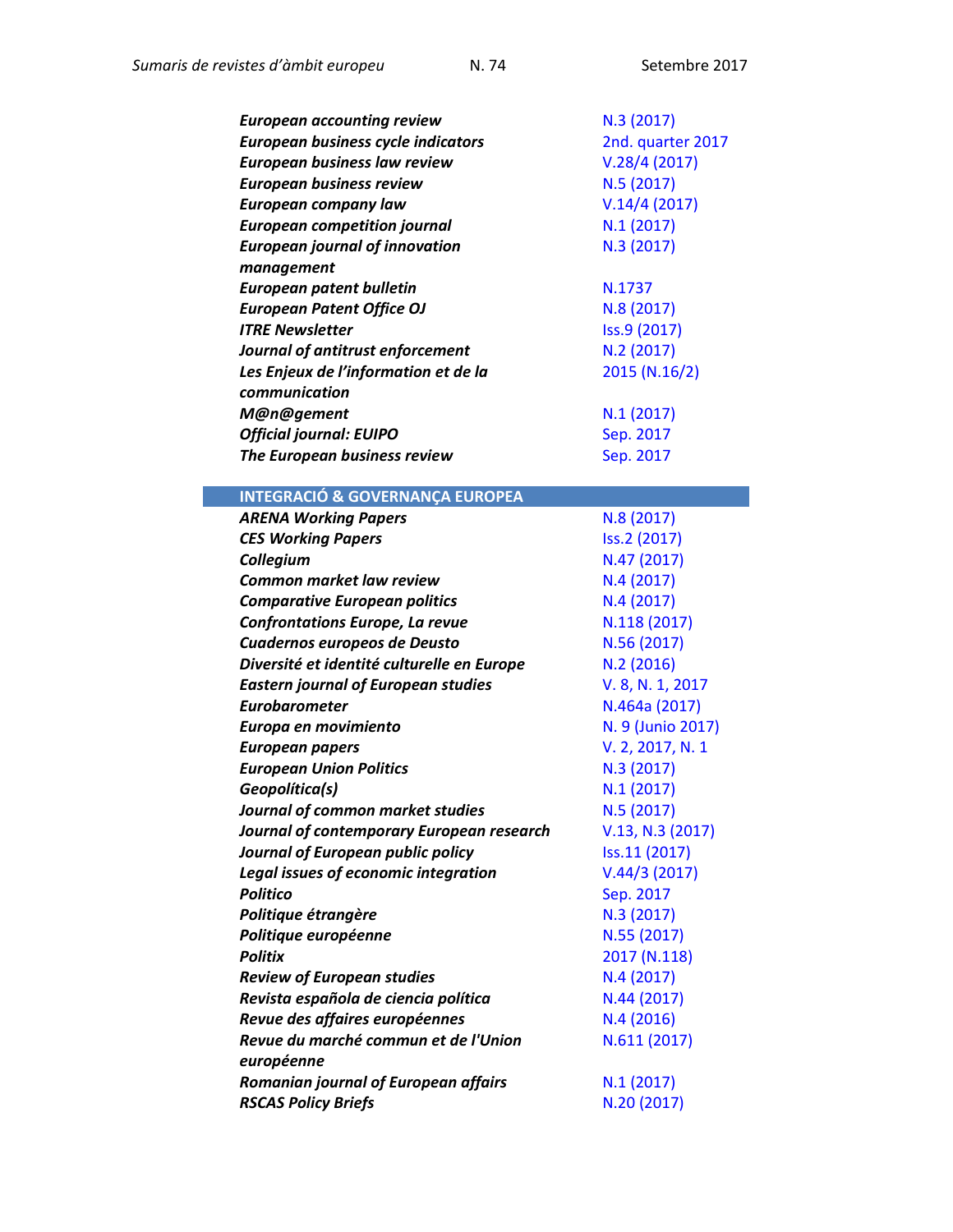| <b>RSCAS Working Papers</b>                  | N.32 (2017)               |
|----------------------------------------------|---------------------------|
| <b>The Federalist Debate</b>                 | N.2 (2017)                |
| <b>The Parliament Magazine</b>               | N. 460 (2017)             |
|                                              |                           |
| <b>JUSTÍCIA &amp; DRET DE LA UE</b>          |                           |
| Alerta: Informe sobre conflictes, drets      | 2017                      |
| humans i construcció de pau                  |                           |
| Aletheia. Cuadernos críticos del derecho     | N.1(2017)                 |
| <b>Bitácora Millennium DIPr.</b>             | N. 5 (2017)               |
| Civitas. rev. española. de dcho europeo      | N.63 (2017)               |
| Civitas Europa                               | N.38 (2017)               |
| <b>DROI Subcommittee on Human Rights</b>     | N.31 (2017)               |
| newsletter                                   |                           |
| Droit et société                             | N.96 (2017)               |
| <b>Eucrim</b>                                | N.2 (2017)                |
| <b>Eurojust news</b>                         | N.15 (2017)               |
| Europa e diritto privato                     | N.2 (2017)                |
| Europe: actualité du droit communautaire     | N.7 (2017)                |
| <b>European constitutional law review</b>    | N.3 (2017)                |
| <b>EIGE Newsletter</b>                       | N.28 (2017)               |
| European journal of crime, criminal law and  | N.3 (2017)                |
| criminal justice                             |                           |
| <b>European journal of international law</b> | N.2(2017)                 |
| <b>European journal of legal studies</b>     | <b>Autumn (2017)</b>      |
| <b>European journal of migration and law</b> | N.2 (2017)                |
| European law journal                         | $N.1-2(2017)$             |
| <b>European law review</b>                   | N.4(2017)                 |
| <b>European Police Science and Research</b>  | N.16(2017)                |
| <b>Bulletin</b>                              |                           |
| <b>European public law</b>                   | V.23/3(2017)              |
| <b>European review of private law</b>        | V.25/4(2017)              |
| <b>FRA Annual Activity Report</b>            | 2016                      |
| Freedom, security and justice: European      | N.2 (2017)                |
| legal studies                                |                           |
| <b>Fundamental rights report</b>             | 2017                      |
| <b>Humanity</b>                              | N.2(2017)                 |
| InDret: revista para el análisis del derecho | N.3 (2017)                |
| International journal of constitutional law  | N.2(2017)                 |
| <b>JURI report</b>                           | Iss.40 (2017)             |
| La Ley Unión Europea                         | N.50 (2017)               |
| <b>Maastricht journal of European and</b>    | N.2(2017)                 |
| comparative law                              |                           |
| <b>Newsletter of the Venice Commission</b>   | N.3 (2017)                |
| <b>Nómadas</b>                               | <b>Especial 52 (2017)</b> |
| Revista de derecho comunitario europeo       | N.56 (2017)               |
| Revista de derecho constitucional europeo    | N.27 (2017)               |
| Revista de derecho de la Unión Europea       | N.31 (2016)               |
| Revista general de derecho europeo           | N.42 (2017)               |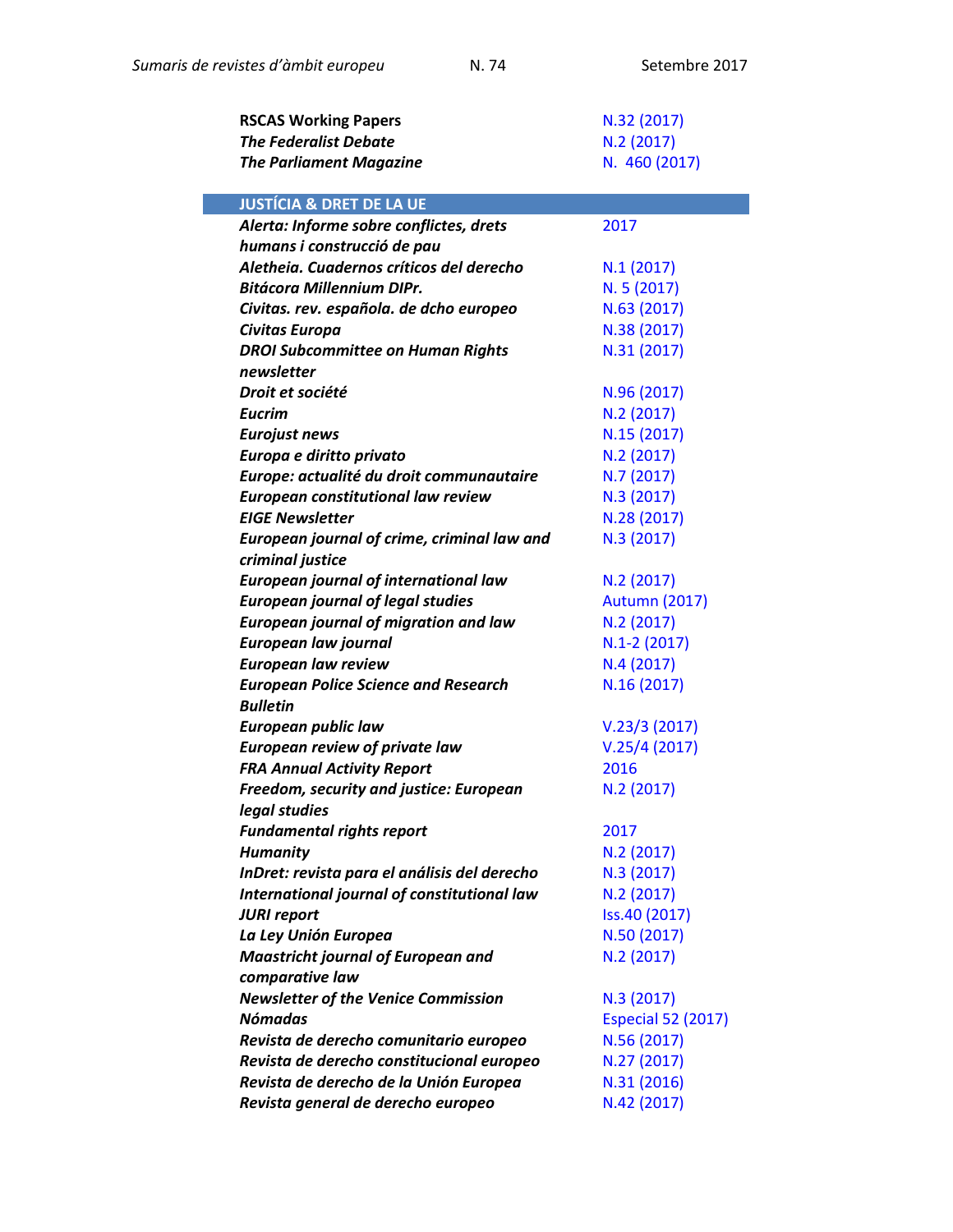*and security studies* 

| Revue des droits de l'homme                  | N. 12 (2017)        |
|----------------------------------------------|---------------------|
| Revue du droit de l'Union européenne         | N.2(2017)           |
| Revue trimestrielle de droit européen        | N.4(2017)           |
| The International journal of human rights    | N.8 (2017)          |
| <b>UNIO EU Law Journal</b>                   | V.3, N. 1, Jan 2017 |
| <b>Unión Europea Aranzadi</b>                | N.7(2017)           |
| Universitas. Revista de filosofía, derecho y | N.26 (2017)         |
| política                                     |                     |

| <b>MEDI AMBIENT &amp; ENERGIA</b>                |                   |
|--------------------------------------------------|-------------------|
| Ecozon@: European journal of literature,         | N.1 (2017)        |
| culture and environment                          |                   |
| <b>Energy balance sheets</b>                     | 2017 ed.          |
| <b>ENVI News</b>                                 | 7.9.2017          |
| <b>Environmental policy and governance</b>       | N.4(2017)         |
| <b>European business awards for the</b>          | N.33 (2017)       |
| environment newsletter                           |                   |
| <b>European energy and environmental law</b>     | N.4(2017)         |
| review                                           |                   |
| <b>LIFE</b> newsletter                           | N.6 (2017)        |
| Medio ambiente para los europeos                 | N.63 (2017)       |
| Review of European, comparative &                | N.2 (2017)        |
| international environmental law                  |                   |
| Science for environment policy. News alert       | N.495             |
|                                                  |                   |
| <b>REGIONS &amp; DESENVOLUPAMENT LOCAL</b>       |                   |
| Carta local: revista de la FEMIP                 | N.304 (2017)      |
| Cités                                            | N.71 (2017)       |
| <b>Committee of the Regions: eNewsletter</b>     | <b>Julio 2017</b> |
| <b>European urban and regional studies</b>       | N.4 (2017)        |
| <b>Eurostat regional yearbook</b>                | 2017              |
| Flux: cahiers scientifiques internationaux       | N.108 (2017)      |
| réseau et territories                            |                   |
| Istituzioni del federalismo                      | N.4(2016)         |
| Panorama inforegio                               | N.62 (2017)       |
| <b>Reginews</b>                                  | N.21 (2017)       |
| <b>Regional and federal studies</b>              | N.4(2017)         |
| <b>Regions Magazine</b>                          | V. 307, 2017      |
|                                                  |                   |
| RELACIONS EXTERIORS & POLÍTICA DE SEGURETAT      |                   |
| Afkar ideas                                      | N.54 (2017)       |
| Alerta! Informe sobre conflictos, derechos       | 2017              |
| humanos y construcción de paz                    |                   |
| <b>Boletín/Newsletter Elcano</b>                 | N.205 (2017)      |
| <b>CBRNE-Terrorism newsletter</b>                | Sep. 2017         |
| <b>Central European journal of international</b> | N.3 (2017)        |

**Sep. [2017](https://www.esglobal.org/2017/09/)**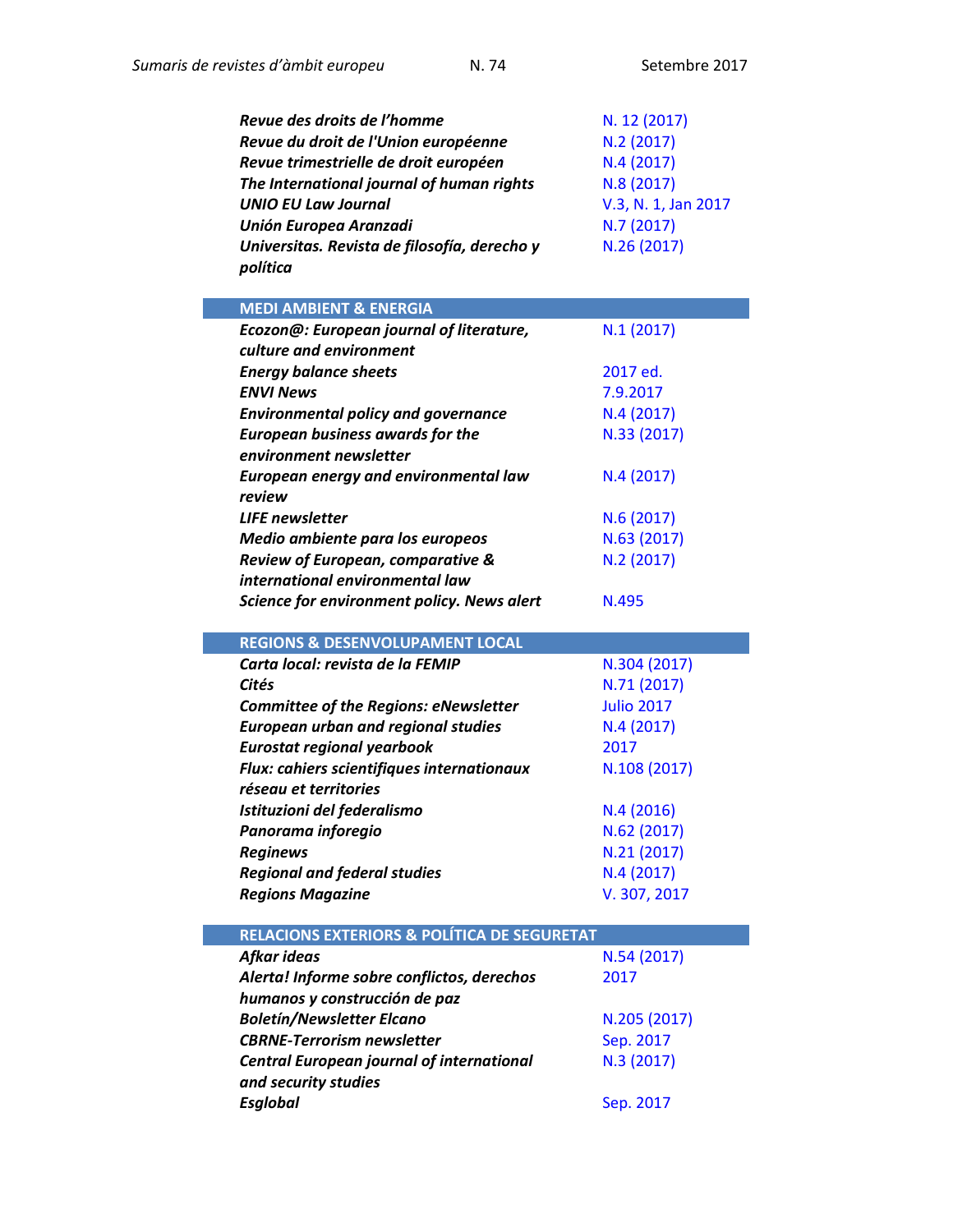| Estudios de política exterior                      | N.179 (2017)     |
|----------------------------------------------------|------------------|
| <b>EU Candidate &amp; Potential Candidate</b>      | 2nd. (2017)      |
| <b>Countries Economic Quarterly-CCEQ</b>           |                  |
| <b>EU Foreign Affairs Journal</b>                  | N.2 (2017)       |
| <b>EUROMIL news</b>                                | 25.9.2017        |
| European foreign affairs review                    | N.3 (2017)       |
| <b>European journal of international relations</b> | N.3 (2017)       |
| <b>European security</b>                           | N.3 (2017)       |
| Foreign affairs Latinoamérica (FAL)                | N.3 (2017)       |
| <b>Impetus: magazine of the EU Military Staff</b>  | N.23 (2017)      |
| Informe semanal. Política Exterior                 | 1051 (2017)      |
| <b>International security</b>                      | N.1(2017)        |
| <b>ISS Alerts</b>                                  | N.23 (2017)      |
| <b>ISS Brief</b>                                   | N.23 (2017)      |
| <b>ISS Reports</b>                                 | N.36 (2017)      |
| JANUS.NET (e-journal of International              | $N.8-1(2017)$    |
| <b>Relations)</b>                                  |                  |
| Journal of Mediterranean and Balkan                | V. 8, N. 1, June |
| <b>Intelligence</b>                                | 2017             |
| Notes internacionals                               | N.179 (2017)     |
| OASIS. Observatorio de análisis de los             | N. 25 (2017)     |
| sistemas internacionales                           |                  |
| Puentes para un diálogo. Europa-América            | N.200 (2017)     |
| Latina                                             |                  |
| Relaciones internacionales. Revista                | N.35(2017)       |
| académica cuatrimestral                            |                  |
| Revista CIDOB d'afers internacionals               | N.116 (2017)     |
| Revista de la OTAN                                 | 8.9.2017         |
| Revista Elcano ARI                                 | N.20 (2017)      |
| Revista europea de estudios                        | N.104 (2017)     |
| latinoamericanos y del Caribe                      |                  |
| Revue internationale et stratégique                | N.107 (2017)     |
| <b>Security and human rights</b>                   | N. 1-2 (2016)    |
| The International Journal of Intelligence,         | N.2 (2017)       |
| <b>Security, and Public Affairs</b>                |                  |
| <b>Weekly Compass</b>                              | 26.9.2017        |
|                                                    |                  |

| <b>SALUT PÚBLICA</b>                         |              |
|----------------------------------------------|--------------|
| <b>Drugnet Europe</b>                        | N.99 (2017)  |
| <b>EFSA journal</b>                          | Is.9 (2017)  |
| <b>European food research and technology</b> | N.10(2017)   |
| <b>Eurosurveillance</b>                      | Is.38 (2017) |
| <b>Human medicines highlights</b>            | N.102 (2017) |
| Les Tribunes de la santé                     | N.55 (2017)  |
| Salud-UE                                     | 14.9.2017    |
| Santé Publique                               | 2017/3       |
| The European journal of health economics     | N.8 (2017)   |